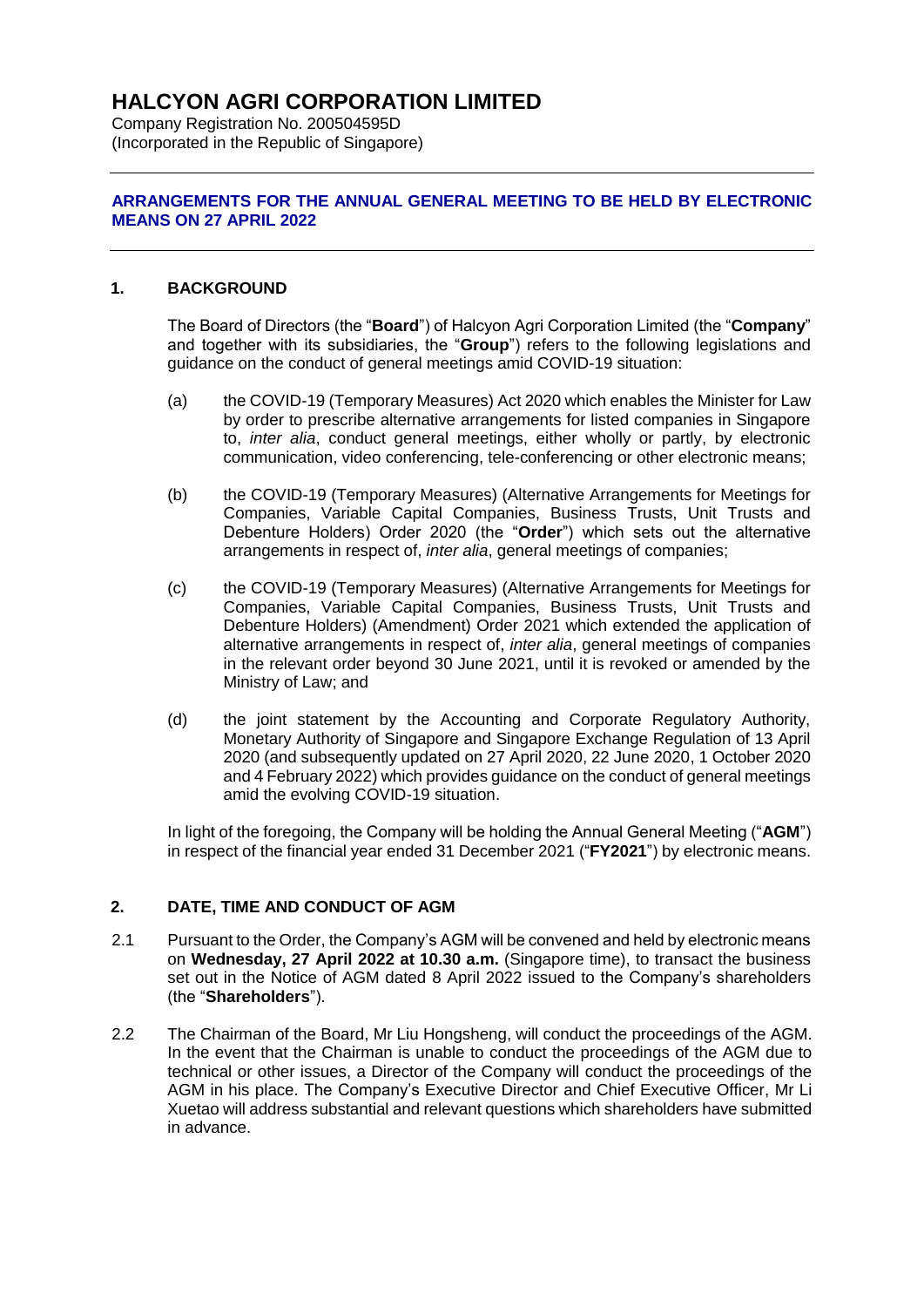## **3. ISSUANCE OF FY2021 ANNUAL REPORT, NOTICE OF AGM, PROXY FORM AND LETTER TO SHAREHOLDERS**

- 3.1 The Company's annual report (which includes the sustainability report) for FY2021 (the "**FY2021 Annual Report**"), notice of AGM (the "**AGM Notice**"), proxy form and the letter to shareholders relating to the renewal of share buyback mandate (the "**Letter**") have been published and may be accessed at:
	- (a) the **Company's website** at https://www.halcyonagri.com/investors-media/agmegm-announcements;
	- (b) the **SGX website** at [https://www.sgx.com/securities/company-announcements;](https://www.sgx.com/securities/company-announcements) and
	- (c) the **pre-registration website for AGM live webcast** at [https://conveneagm.com/sg/HalcyonAgriAGM/.](https://conveneagm.com/sg/HalcyonAgriAGM/)
- 3.2 For convenience, printed copies of the AGM Notice, proxy form and the form to request for a printed copy of the FY2021 Annual Report (the "**Request Form**") will be despatched to the Shareholders. A Shareholder may request for printed copies of the FY2021 Annual Report and the Letter by completing and submitting the Request Form to the Company, via the following manner:
	- (a) **by post** to the Company at 180 Clemenceau Avenue, #05-02 Haw Par Centre, Singapore 239922; or
	- (b) **by email** to the Company at [AGM@halcyonagri.com,](mailto:AGM@halcyonagri.com)

in either case, by no later than 20 April 2022.

## **4. PARTICIPATION AT THE AGM ELECTRONICALLY**

- 4.1 **No personal attendance at AGM**. As a precautionary measure due to the current COVID-19 situation in Singapore, **Shareholders will not be able to attend the AGM in person**.
- 4.2 **Alternative arrangements for participation in the AGM**. Shareholders may participate at the AGM by:
	- (a) observing and/or listening to the proceedings via a live audio-visual webcast or live audio-only stream (*pre-registration and authentication required*);
	- (b) submitting questions in advance of the AGM; and/or
	- (c) appointing the Chairman of the Meeting as proxy to vote on their behalf at the AGM.

Shareholders will not be able to ask questions at the AGM during the live webcast or live audio-only stream, and therefore it is important for the Shareholders to pre-register and submit your questions in advance of the AGM.

4.3 **Persons who hold shares through relevant intermediaries**. Persons who hold the Company's shares through relevant intermediaries (as defined in Section 181 of the Companies Act 1967), including CPF and SRS investors, and who wish to participate in the AGM should contact the relevant intermediary (which would include, in the case of CPF and SRS investors, their respective CPF Agent Banks and SRS Operators) through which they hold such shares as soon as possible, to make the necessary arrangements for them to participate in the AGM.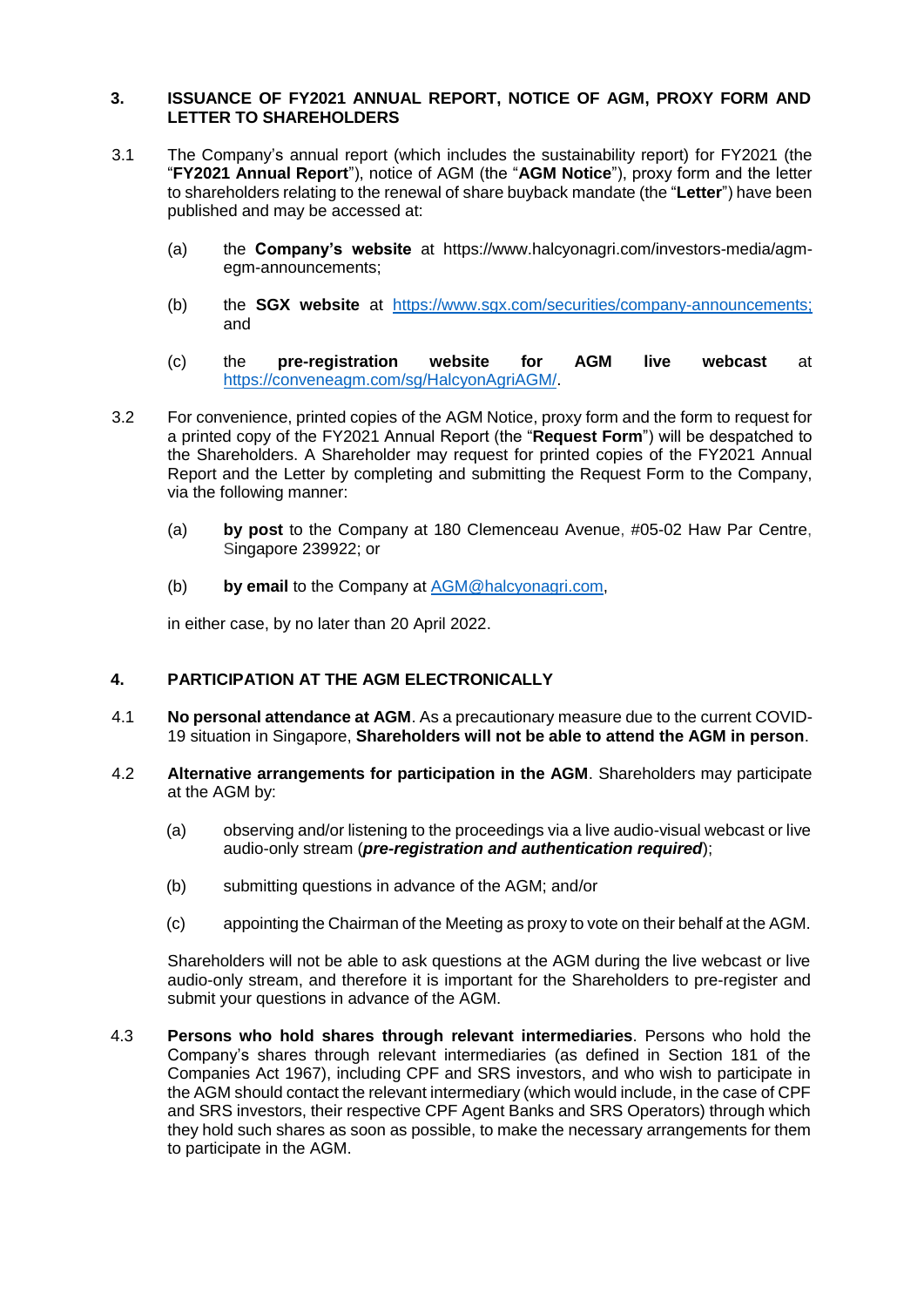4.4 **Key dates/deadlines**. The key dates/deadlines which Shareholders should take note, and the details of the steps for pre-registration, pre-submission of questions and voting at the AGM are set out below:

| <b>Key Events and Deadlines</b>                                                                                                           | <b>Actions Required</b>                                                                                                                                                                                                                                                                                                                                           |
|-------------------------------------------------------------------------------------------------------------------------------------------|-------------------------------------------------------------------------------------------------------------------------------------------------------------------------------------------------------------------------------------------------------------------------------------------------------------------------------------------------------------------|
| CPF or SRS investors'<br>voting instructions<br>18 April 2022, Monday at<br>10.30 a.m.                                                    | CPF or SRS investors who wish to appoint the Chairman of<br>the Meeting as proxy should approach their respective CPF<br>Agent Banks or SRS Operators to submit their votes at least<br>seven (7) working days before the AGM.                                                                                                                                    |
| <b>Submission of questions</b><br>21 April 2022, Thursday at<br>10.30 a.m.                                                                | Shareholders may submit questions related to the resolutions<br>to be tabled for approval at the AGM to the Chairman of the<br>Meeting, in the following manner:                                                                                                                                                                                                  |
|                                                                                                                                           | by email to AGM@halcyonagri.com;<br>$\bullet$                                                                                                                                                                                                                                                                                                                     |
|                                                                                                                                           | by post to the Company at 180 Clemenceau Avenue, #05-<br>$\bullet$<br>02 Haw Par Centre, Singapore 239922; or                                                                                                                                                                                                                                                     |
|                                                                                                                                           | via the pre-registration website (only available for<br>$\bullet$<br>Shareholders and CPF/SRS Investors who have pre-<br>registered at the pre-registration website).                                                                                                                                                                                             |
|                                                                                                                                           | When sending in your questions, please provide your full<br>name, address, contact details and the manner in which you<br>hold shares in the Company (e.g. via CDP, CPF or SRS).                                                                                                                                                                                  |
|                                                                                                                                           | All substantial and relevant questions will be addressed prior<br>to the AGM through publication on the SGX website at<br>https://www.sgx.com/securities/company-announcements<br>and<br>Company's<br>website<br>on<br>the<br>at<br>https://www.halcyonagri.com/investors-media/agm-egm-<br>announcements/ or by the Chairman at the AGM.                         |
| Pre-registration for AGM<br>live webcast or live audio<br>feed<br>24 April 2022, Sunday at<br>10.30 a.m. (the<br>"Registration Deadline") | Shareholders who wish to observe and/or listen to the<br>AGM proceedings through a live audio-visual webcast or<br>live audio-only stream must pre-register at the pre-<br>registration<br>website<br>at<br>https://conveneagm.com/sg/HalcyonAgriAGM/ from now<br>till 10.30 a.m. on 24 April 2022 to enable the Company to<br>verify your status as shareholder. |
| Submission of proxy form<br>24 April 2022, Sunday at<br>10.30 a.m.                                                                        | Shareholders (whether individual or corporate) who wish to<br>vote on the resolutions to be tabled at the AGM must appoint<br>the Chairman of the Meeting as their proxy to attend and<br>vote on their behalf at the AGM, in accordance with the<br>instructions on the proxy form sent to the Shareholders.                                                     |
| <b>Confirmation Email</b><br>26 April 2022, Tuesday at<br>10.30 a.m.                                                                      | Following verification, authenticated shareholders who have<br>pre-registered via the pre-registration website will receive a<br>confirmation email with instruction on how to access the live<br>audio-visual webcast and the live audio-only stream of the<br>AGM proceedings (the "Confirmation Email").                                                       |
|                                                                                                                                           | Shareholders who do not receive the Confirmation Email by<br>10.30 a.m. on 26 April 2022, but have registered by the<br>Registration<br>Deadline<br>should<br>email<br>support@conveneagm.com, or call the Singapore toll-free<br>telephone number +65 6856 7330 not later than 5.00 p.m. on<br>26 April 2022.                                                    |